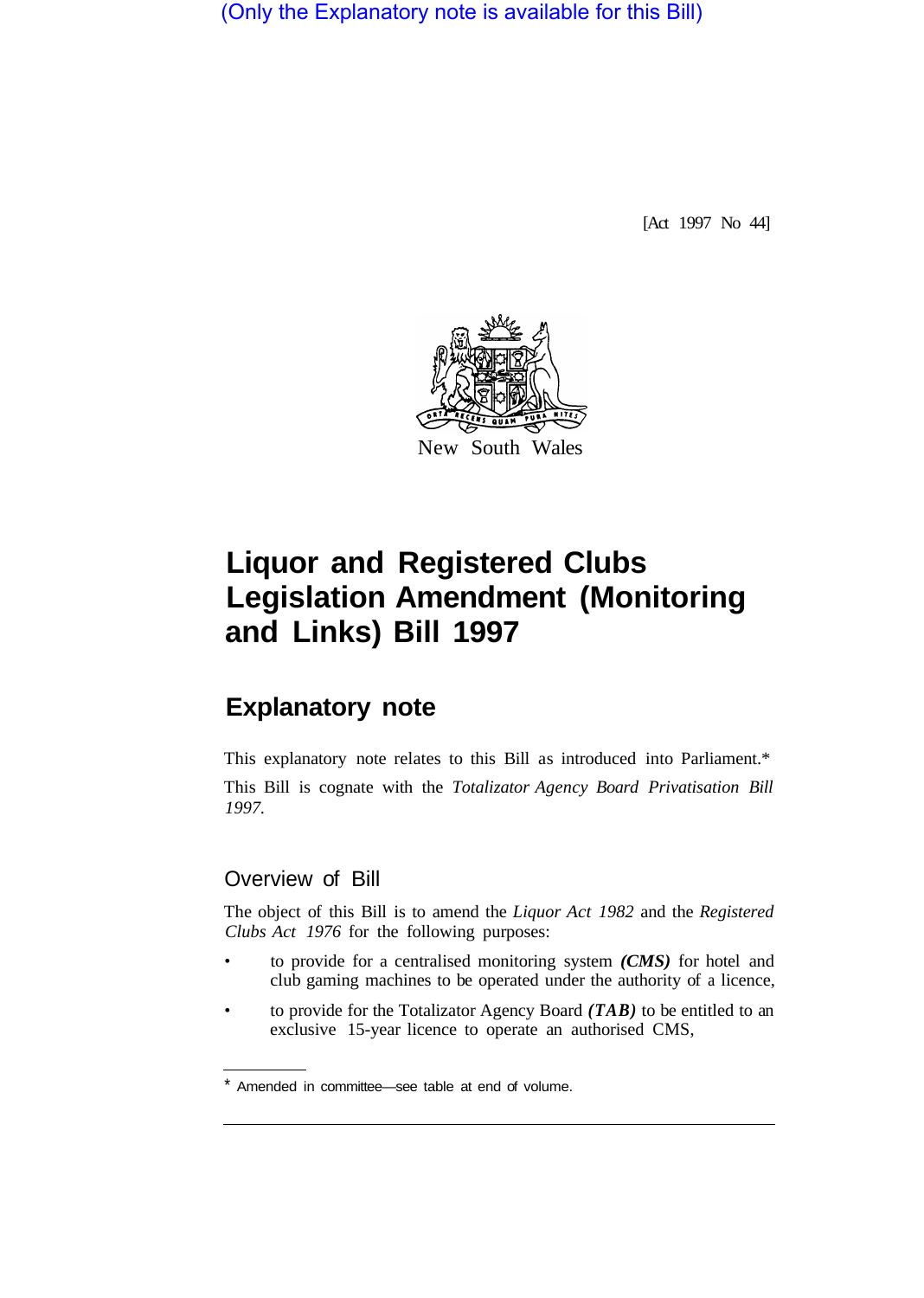#### Liquor and Registered Clubs Legislation Amendment (Monitoring and Links) Bill 1997 [Act 1997 No 44]

Explanatory note

- to require hoteliers and registered clubs to connect their gaming machines to an authorised CMS, and to pay a periodic monitoring fee to the CMS licensee in respect of connected gaming machines,
- to authorise the collection of hotel and registered club gaming machine duty by the CMS licensee,
- to impose certain regulatory controls in relation to the operation of an authorised CMS by the CMS licensee,
- to provide for TAB to be entitled to an exclusive 15-year licence to operate an inter-hotel linked gaming system,
- to provide for TAB to be entitled to an exclusive 15-year licence to operate an inter-club linked gaming system,
- to make other miscellaneous and consequential amendments.

#### Outline of provisions

**Clause 1** sets out the name (also called the short title) of the proposed Act.

**Clause 2** provides for the commencement of the proposed Act on a day or days to be appointed by proclamation.

**Clause 3** is a formal provision giving effect to the amendments to the *Liquor Act 1982* set out in Schedules 1 and 2.

**Clause 4** is a formal provision giving effect to the amendments to the *Registered Clubs Act 1976* set out in Schedules 3 and 4.

#### **Schedule 1 Amendments to Liquor Act 1982 relating to monitoring of gaming devices**

The Bill establishes a licensing scheme for the operation of a centralised monitoring system which will monitor the operation and performance of

machines kept in hotels and registered clubs, and facilitate the calculation of duty payable on those gaming machines. The licensing scheme is based on the scheme for the operation of inter-venue linked gaming systems under Part 12 of the Act.

Explanatory note page 2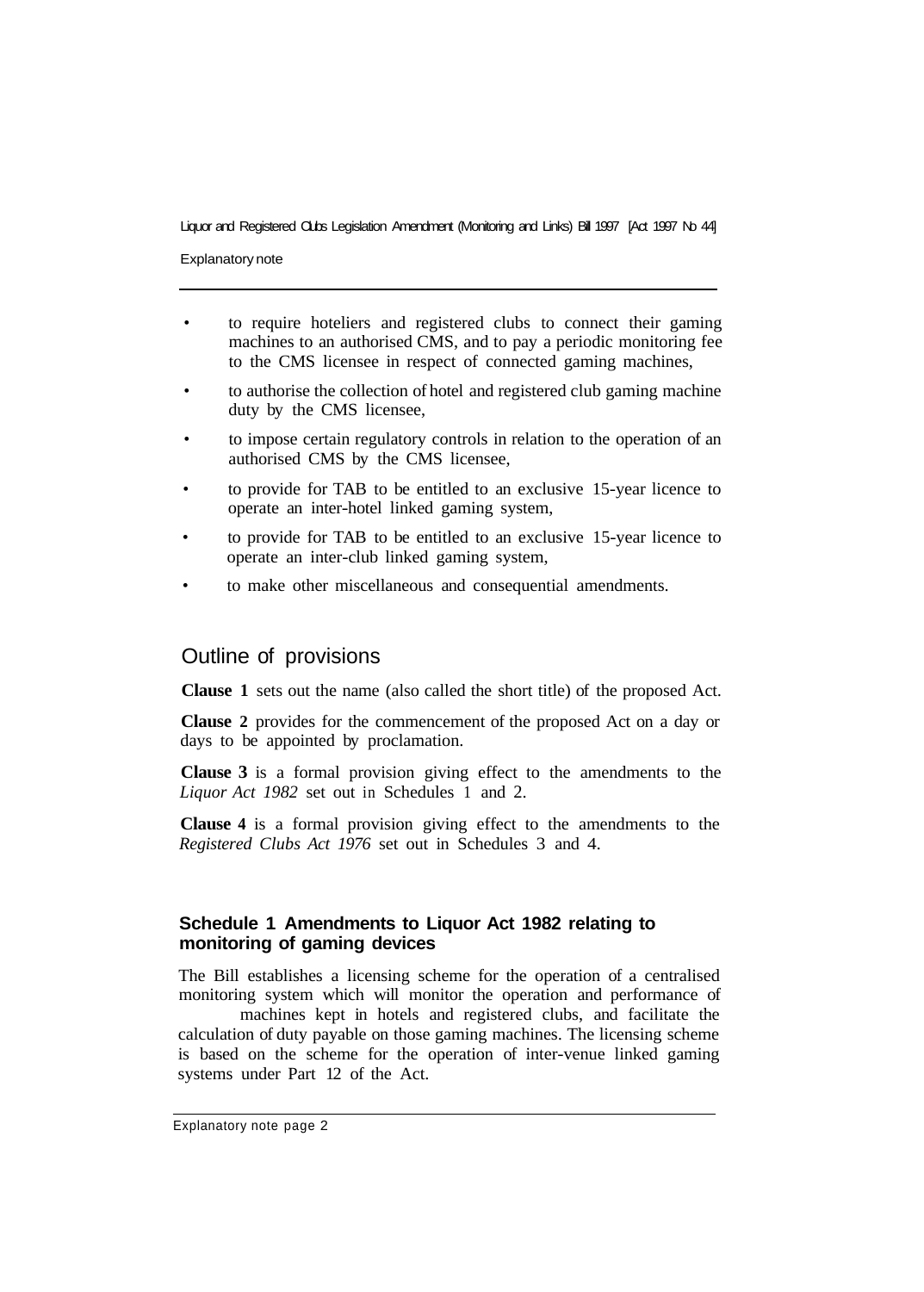Liquor and Registered Clubs Legislation Amendment (Monitoring and Links) Bill 1997 [Act 1997 No 44]

Explanatory note

A CMS licensee will be authorised to collect duty payable on hotel gaming machines and pass it on to the Liquor Administration Board (see **Schedule 1 [3]),** and the licensee will be authorised to charge a monitoring fee for each gaming machine that is connected to the CMS (see proposed section 200G as inserted by **Schedule 1 [9]).** Hoteliers will be required to connect their gaming machines to a CMS that is operated under a licence.

The Bill provides for TAB to be entitled to an exclusive 15-year licence to operate a CMS (see proposed section 200E as inserted by **Schedule 1 [9]).**  No other person may be granted a licence to operate a CMS during this period unless the exclusive TAB licence is cancelled or surrendered.

The Bill provides that a licensee who is operating an authorised CMS must not record or divulge information acquired by the licensee except in the exercise of the CMS licensee's functions under the licence (see **Schedule 1 [4]).** The Bill also provides that the regulations may provide that certain functions of the Board under the *Liquor Act 1982* relating to hotel gaming machines may be exercised by persons other than the Board if the regulations make provision for such a transfer of functions (see **Schedule 1 [6]).** 

#### **Schedule 2 Amendments to Liquor Act 1982 relating to inter-hotel linked gaming systems**

The Bill provides for TAB to be entitled to an exclusive 15-year licence to operate an inter-hotel linked gaming system under Part 12 of the Act (see **Schedule 2 [4]).** A linked gaming system, as presently defined in the Act, involves a number of gaming devices at different venues being linked electronically to contribute a percentage of money wagered on the devices to a separate jackpot pool.

The Bill provides for the appointment of a temporary licensee if a licence is suspended, cancelled or surrendered (see **Schedule 2 [6]).** The current licensing scheme for the inter-hotel linked gaming system is also amended to provide for powers of entry and inspection by authorised persons in connection with the operation of such a system (see **Schedule 2 [7]).** These powers are consistent with other gaming legislation and will enable the proper monitoring and investigation of the activities of the links licensee.

### **Schedule 3 Amendments to Registered Clubs Act 1976 relating to monitoring of gaming devices**

The Bill provides that the proposed CMS licensing scheme under the *Liquor Act 1982* will also apply to gaming machines kept in registered clubs, and